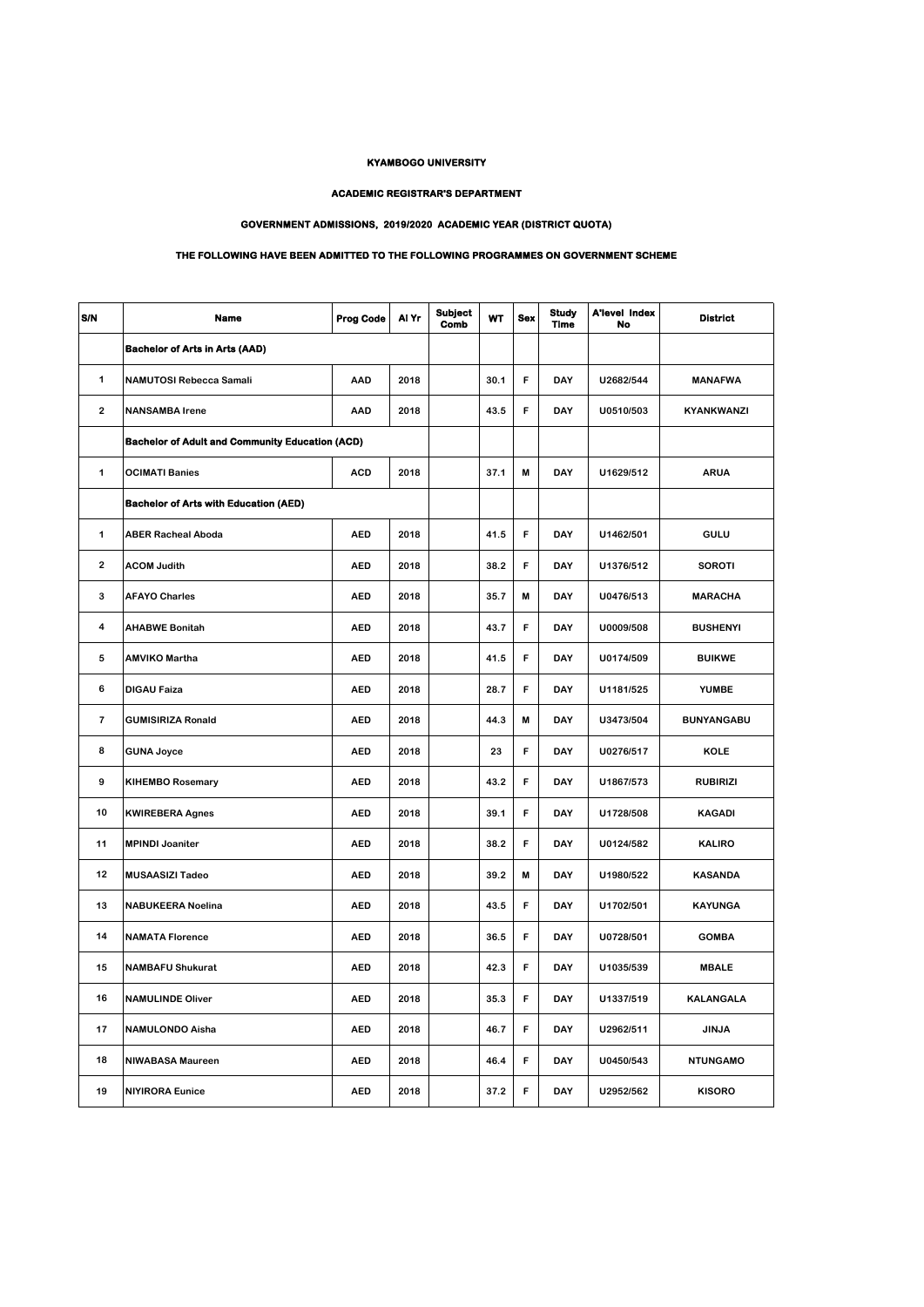| 20                      | <b>NUWAMANYA Benson</b>                                    | <b>AED</b> | 2017 | 46.8 | M | DAY        | U2204/503 | <b>LYANTONDE</b>   |
|-------------------------|------------------------------------------------------------|------------|------|------|---|------------|-----------|--------------------|
| 21                      | <b>OGWAL Dicken</b>                                        | <b>AED</b> | 2017 | 27.6 | M | DAY        | U0267/510 | <b>APAC</b>        |
| 22                      | <b>OKIROR Emmanuel</b>                                     | <b>AED</b> | 2018 | 20.7 | M | <b>DAY</b> | U3067/505 | <b>KAPELEBYONG</b> |
| 23                      | <b>OKURUT Richard</b>                                      | <b>AED</b> | 2018 | 39.2 | M | <b>DAY</b> | U0066/546 | <b>NGORA</b>       |
| 24                      | <b>ONYANGO Thomas Odwori</b>                               | <b>AED</b> | 2018 | 33.7 | M | DAY        | U1957/502 | <b>BUGIRI</b>      |
| 25                      | <b>OPOLOT Solomon</b>                                      | <b>AED</b> | 2018 | 18.6 | M | DAY        | U3067/501 | <b>KAPELEBYONG</b> |
| 26                      | <b>SSENGONZI John</b>                                      | <b>AED</b> | 2018 | 33.8 | M | <b>DAY</b> | U0409/595 | <b>MUBENDE</b>     |
| 27                      | <b>SUNDAY Ronald</b>                                       | <b>AED</b> | 2018 | 32.3 | M | DAY        | U1472/532 | <b>BULISA</b>      |
| 28                      | <b>WAISWA Godfrey</b>                                      | <b>AED</b> | 2018 | 40   | M | DAY        | U1849/502 | <b>BUYENDE</b>     |
|                         | <b>Bachelor of Science in Accounting and Finance (AFD)</b> |            |      |      |   |            |           |                    |
| 1                       | <b>AJIGA Gerrald</b>                                       | <b>AFD</b> | 2018 | 24.9 | M | <b>DAY</b> | U0111/506 | <b>YUMBE</b>       |
| 2                       | <b>ALUPU Morrine</b>                                       | <b>AFD</b> | 2018 | 20.1 | F | DAY        | U1689/506 | <b>ALEBTONG</b>    |
| 3                       | <b>EIMANI Sharon</b>                                       | AFD        | 2018 | 24.1 | F | DAY        | U0269/508 | <b>ADJUMANI</b>    |
| 4                       | <b>ERARU Joel</b>                                          | <b>AFD</b> | 2018 | 22.7 | M | <b>DAY</b> | U0101/505 | <b>AMURIA</b>      |
| 5                       | <b>HAMIDAH Hamid Ajonye</b>                                | <b>AFD</b> | 2018 | 31.5 | F | DAY        | U0090/530 | <b>ARUA</b>        |
| 6                       | <b>KIIZA Persis</b>                                        | <b>AFD</b> | 2018 | 39   | F | DAY        | U0017/611 | <b>IGANGA</b>      |
| $\overline{\mathbf{r}}$ | <b>KUSHABA Abert</b>                                       | AFD        | 2018 | 35.6 | M | DAY        | U0155/522 | <b>LYANTONDE</b>   |
| 8                       | <b>NAKASEETA Rosemary</b>                                  | <b>AFD</b> | 2018 | 40.8 | F | <b>DAY</b> | U1609/507 | <b>WAKISO</b>      |
| 9                       | <b>TUGABIIRWE Prossy</b>                                   | <b>AFD</b> | 2018 | 38.5 | F | DAY        | U0696/505 | <b>SHEEMA</b>      |
|                         | Bachelor of Automotive and Power Engineering. (APD)        |            |      |      |   |            |           |                    |
| 1                       | <b>SIDA Thomas Wafuno</b>                                  | <b>APD</b> | 2018 | 39.2 | M | <b>DAY</b> | U1244/567 | <b>BUSIA</b>       |
|                         | Bachelor of Art and Industrial Design. (AID)               |            |      |      |   |            |           |                    |
|                         | <b>GOODGRACE Patience</b>                                  | AID        | 2018 | 40.1 | F | DAY        | U0053/737 | <b>NAMUTUMBA</b>   |
| $\mathbf{2}$            | <b>OYAT Benson</b>                                         | AID        | 2018 | 26.6 | M | DAY        | U0709/523 | <b>AMURU</b>       |
|                         | <b>Bachelor of Administrative Science (ASD)</b>            |            |      |      |   |            |           |                    |
| $\mathbf{1}$            | <b>AYIKORU Gatrude</b>                                     | <b>ASD</b> | 2018 | 21.5 | F | DAY        | U0998/504 | <b>YUMBE</b>       |
| $\overline{2}$          | <b>EJANG Juliet</b>                                        | <b>ASD</b> | 2018 | 26.2 | F | DAY        | U0467/533 | <b>OYAM</b>        |
| 3                       | <b>KAITESI Hildah</b>                                      | ASD        | 2018 | 42.3 | F | DAY        | U0857/719 | <b>WAKISO</b>      |
| 4                       | <b>NABASUMBA Annet</b>                                     | <b>ASD</b> | 2018 | 40.5 | F | DAY        | U0174/536 | <b>BUIKWE</b>      |
|                         | <b>Bachelor of Business Administration (BBK)</b>           |            |      |      |   |            |           |                    |
| $\mathbf{1}$            | <b>ABIGABA Jackson</b>                                     | <b>BBK</b> | 2018 | 30.6 | M | DAY        | U0486/503 | <b>KIKUUBE</b>     |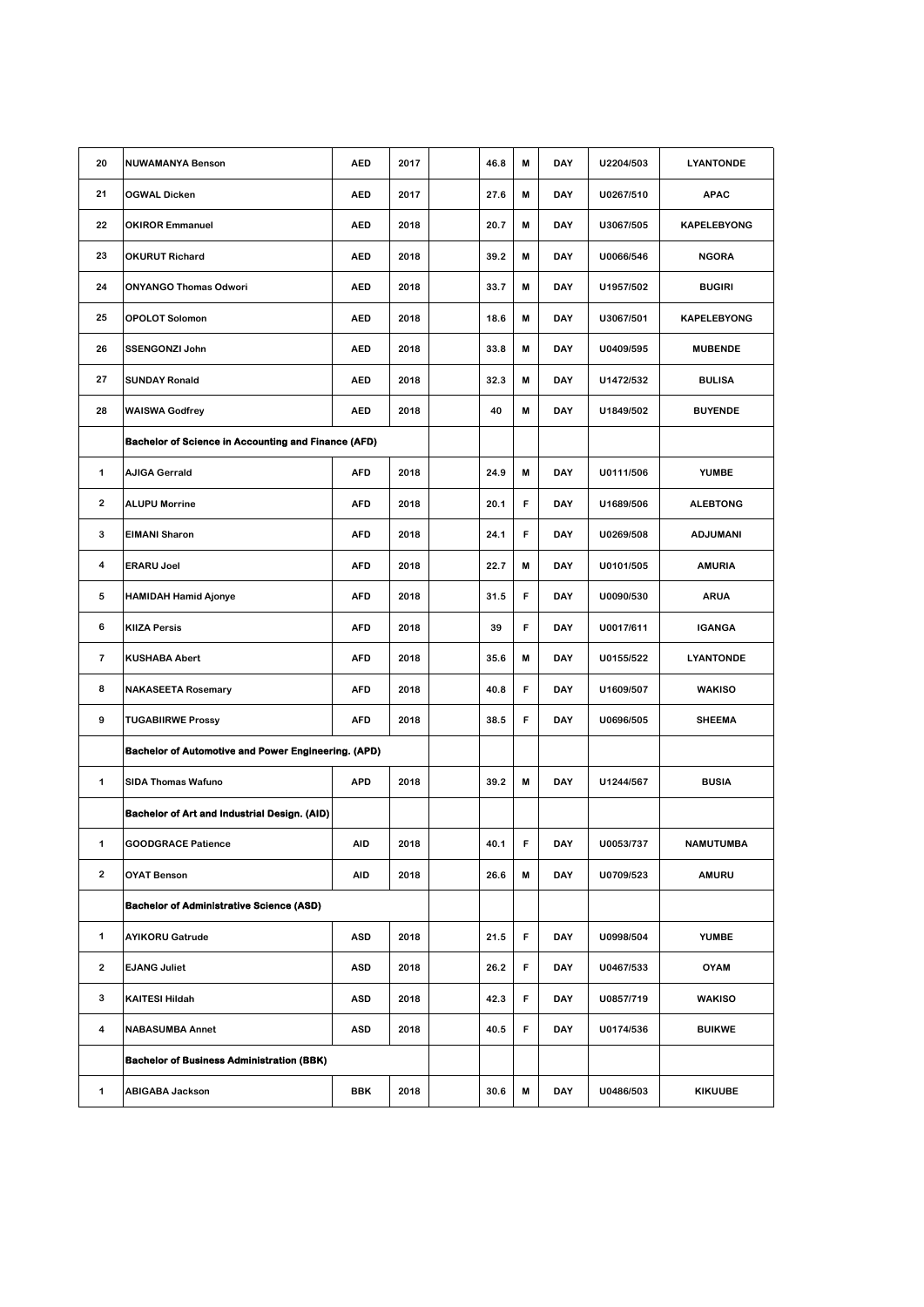| 2                       | <b>ELIANU Francis</b>                                             | <b>BBK</b> | 2018 |  | 19.9 | M | <b>DAY</b> | U1041/521 | <b>KATAKWI</b>    |
|-------------------------|-------------------------------------------------------------------|------------|------|--|------|---|------------|-----------|-------------------|
| 3                       | <b>KEMBABAZI Joan</b>                                             | BBK        | 2018 |  | 31.2 | F | DAY        | U2390/508 | <b>KYEGEGWA</b>   |
| 4                       | <b>KIIZA Herbert</b>                                              | BBK        | 2018 |  | 31.6 | M | DAY        | U1345/519 | <b>BUNDIBUGYO</b> |
| 5                       | <b>MINJO Micheal</b>                                              | <b>BBK</b> | 2018 |  | 33.7 | M | <b>DAY</b> | U3349/533 | <b>KIBUKU</b>     |
| 6                       | <b>TURYAHABWE Calleb</b>                                          | BBK        | 2018 |  | 39.8 | M | DAY        | U1269/562 | <b>KAGADI</b>     |
|                         | <b>Bachelor of Development Studies (BDD)</b>                      |            |      |  |      |   |            |           |                   |
| 1                       | <b>CHEMUSTO Joy</b>                                               | <b>BDD</b> | 2018 |  | 27.1 | F | <b>DAY</b> | U0456/565 | <b>KWEEN</b>      |
|                         | <b>Bachelor of Statistics and Statistics (BEK)</b>                |            |      |  |      |   |            |           |                   |
| 1                       | KIIZA Isa                                                         | <b>BEK</b> | 2018 |  | 36.1 | M | DAY        | U0322/503 | <b>BUYENDE</b>    |
| $\mathbf{2}$            | <b>OCEN Ronald</b>                                                | <b>BEK</b> | 2018 |  | 25.3 | M | DAY        | U0095/527 | <b>KWANIA</b>     |
|                         | <b>Bachelor of Guidance and Counselling (BGD)</b>                 |            |      |  |      |   |            |           |                   |
| 1                       | <b>BIIRA Sylivia</b>                                              | <b>BGD</b> | 2018 |  | 31.7 | F | DAY        | U0115/504 | <b>BUNDIBUGYO</b> |
|                         | <b>Bachelor of Electrical Engineering Engineering (BEL)</b>       |            |      |  |      |   |            |           |                   |
| 1                       | <b>AWIO Calvin</b>                                                | <b>BEL</b> | 2018 |  | 35   | M | <b>DAY</b> | U0260/528 | <b>OTUKE</b>      |
| 2                       | NIWARINDA Isabera                                                 | BEL        | 2018 |  | 30.7 | F | DAY        | U0525/519 | <b>RUKIGA</b>     |
| 3                       | <b>OKIROR Samuel</b>                                              | <b>BEL</b> | 2018 |  | 36.4 | M | <b>DAY</b> | U0379/519 | <b>BUKEDEA</b>    |
|                         | <b>Bachelor of Mechatronics and Biomedical Engineering (BIO)</b>  |            |      |  |      |   |            |           |                   |
| 1                       | <b>SENDAGIRE John</b>                                             | <b>BIO</b> | 2018 |  | 37   | M | DAY        | U1595/558 | <b>MUKONO</b>     |
|                         | <b>Bachelor of Science in Land Economics (BLD)</b>                |            |      |  |      |   |            |           |                   |
| 1                       | <b>KITUYI Cindy</b>                                               | <b>BLD</b> | 2018 |  | 30.7 | F | <b>DAY</b> | U0260/504 | <b>OTUKE</b>      |
|                         | <b>Bachelor of Business Studies with Education (BSD)</b>          |            |      |  |      |   |            |           |                   |
| 1                       | <b>AWINYO Joan Ruth</b>                                           | <b>BSD</b> | 2018 |  | 25   | F | DAY        | U0260/529 | <b>OTUKE</b>      |
| 2                       | <b>KULABAKO Viola</b>                                             | BSD        | 2018 |  | 29.4 | F | DAY        | U0549/517 | LUUKA             |
|                         | <b>Bachelor of Community Based Rehabilitation (CBD)</b>           |            |      |  |      |   |            |           |                   |
| $\mathbf{1}$            | <b>ATTO Kevin Faith</b>                                           | CBD        | 2018 |  | 33.6 | F | DAY        | U2706/518 | <b>OMORO</b>      |
| $\overline{\mathbf{2}}$ | <b>BIRUNGI Oliver</b>                                             | CBD        | 2018 |  | 45.5 | F | DAY        | U0169/546 | <b>HOIMA</b>      |
| 3                       | <b>NAMUTEBI Rashidah</b>                                          | CBD        | 2018 |  | 46.6 | F | DAY        | U2160/602 | <b>WAKISO</b>     |
|                         | <b>Bachelor of Community Development and Social Justice (CSD)</b> |            |      |  |      |   |            |           |                   |
| $\mathbf{1}$            | <b>KABALE Badru</b>                                               | CSD        | 2018 |  | 39.5 | M | DAY        | U1849/522 | <b>BUYENDE</b>    |
| $\overline{2}$          | <b>MAGANDA Hamidu</b>                                             | CSD        | 2018 |  | 41.8 | M | DAY        | U1484/501 | <b>BUGWERI</b>    |
| 3                       | <b>MUKISA Samuel</b>                                              | CSD        | 2018 |  | 41.3 | M | DAY        | U2477/523 | <b>MAYUGE</b>     |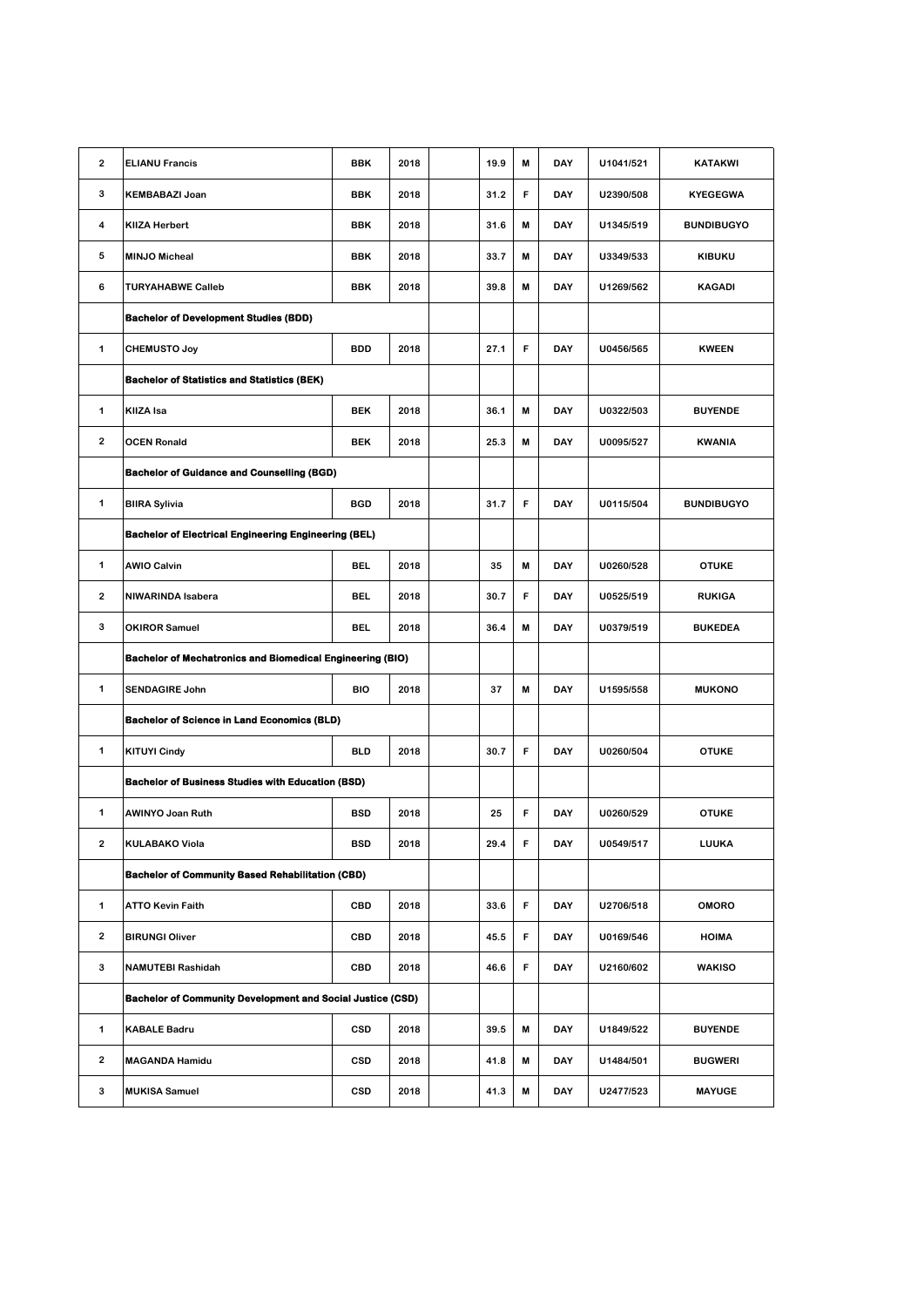| 4                       | <b>NALUTAAYA Moreen</b>                                                | <b>CSD</b> | 2018 |  | 43.6 | F | DAY        | U3431/508 | KALUNGU            |
|-------------------------|------------------------------------------------------------------------|------------|------|--|------|---|------------|-----------|--------------------|
| 5                       | <b>SENFUMA Erusam</b>                                                  | CSD        | 2018 |  | 45.2 | M | <b>DAY</b> | U1907/573 | <b>NAKASEKE</b>    |
| 6                       | <b>ZAWEDDE Martha</b>                                                  | CSD        | 2018 |  | 37.4 | F | <b>DAY</b> | U0022/528 | <b>KYOTERA</b>     |
|                         | <b>Bachelor of Science Techinology - Chemistry (CTD)</b>               |            |      |  |      |   |            |           |                    |
| 1                       | <b>WETONDO Allan</b>                                                   | <b>CTD</b> | 2018 |  | 33.7 | M | <b>DAY</b> | U1148/525 | <b>NAMISINDWA</b>  |
|                         | Bachelor of Engineering in Civil and Building Eng. (ECD)               |            |      |  |      |   |            |           |                    |
| 1                       | <b>MWANANI David</b>                                                   | ECD        | 2018 |  | 39.3 | M | DAY        | U0096/755 | <b>TORORO</b>      |
|                         | <b>Bachelor of Science in Building Economics(EBD)</b>                  |            |      |  |      |   |            |           |                    |
| 1                       | <b>WANELOBA Patrick Aggrey</b>                                         | EBD        | 2018 |  | 48.6 | M | <b>DAY</b> | U0505/538 | <b>NAMISINDWA</b>  |
|                         | <b>Bachelor of Arts in Economics (EKD)</b>                             |            |      |  |      |   |            |           |                    |
| 1                       | AJIAMBO Lydia                                                          | EKD        | 2018 |  | 43.5 | F | DAY        | U1953/539 | <b>NAMAYINGO</b>   |
| $\overline{2}$          | <b>AKANSASIIRA Esther</b>                                              | EKD        | 2018 |  | 35.3 | F | <b>DAY</b> | U0564/523 | <b>MITOOMA</b>     |
| 3                       | <b>ALAKA Priscila</b>                                                  | EKD        | 2018 |  | 30   | F | <b>DAY</b> | U0467/517 | <b>OYAM</b>        |
| 4                       | <b>BABIRYE Hilda</b>                                                   | <b>EKD</b> | 2018 |  | 41.5 | F | DAY        | U0017/596 | <b>IGANGA</b>      |
| 5                       | <b>HAKASA Peace</b>                                                    | EKD        | 2018 |  | 35.1 | F | DAY        | U0050/545 | <b>TORORO</b>      |
| 6                       | <b>KAMWESIGYE Johnpatrick</b>                                          | EKD        | 2018 |  | 43.2 | M | <b>DAY</b> | U2146/574 | <b>IBANDA</b>      |
| $\overline{\mathbf{r}}$ | <b>MUTESI Christine</b>                                                | <b>EKD</b> | 2018 |  | 44.7 | F | DAY        | U0391/556 | <b>NAMUTUMBA</b>   |
| 8                       | <b>NAKITENDE Hafiizwah</b>                                             | EKD        | 2018 |  | 40.5 | F | <b>DAY</b> | U0512/613 | <b>KAYUNGA</b>     |
| 9                       | <b>NALUBEGA Scovia</b>                                                 | EKD        | 2018 |  | 35.2 | F | DAY        | U2141/510 | <b>KYEGEGWA</b>    |
| 10                      | <b>NAMPINA Shamina</b>                                                 | EKD        | 2018 |  | 38.4 | F | DAY        | U2876/530 | <b>BUGWERI</b>     |
| 11                      | <b>NANTEZA Amina</b>                                                   | <b>EKD</b> | 2018 |  | 40.1 | F | DAY        | U1235/505 | <b>MPIGI</b>       |
| 12                      | <b>SUMBA Victoria</b>                                                  | <b>EKD</b> | 2018 |  | 35   | F | DAY        | U2265/511 | <b>BUDAKA</b>      |
| 13                      | TURYAMUREBA Sharif Shaban                                              | EKD        | 2018 |  | 42.3 | M | DAY        | U0169/643 | <b>HOIMA</b>       |
|                         | Bachelor of Eng. in Mech. and Manufacturing Eng. (EMD)                 |            |      |  |      |   |            |           |                    |
| 1                       | <b>NAMBAFU Brandon Bill</b>                                            | <b>EMD</b> | 2018 |  | 49.5 | M | DAY        | U0077/761 | <b>NAMISINDWA</b>  |
| $\overline{\mathbf{2}}$ | RWOTH Omio Simon Peter                                                 | <b>EMD</b> | 2018 |  | 50.6 | M | DAY        | U0004/647 | NEBBI              |
|                         | <b>Bachelor of Science with Education -</b><br><b>Biological (ESB)</b> |            |      |  |      |   |            |           |                    |
| 1                       | <b>UHURU Maxwell</b>                                                   | ESB        | 2017 |  | 26.1 | M | DAY        | U1004/511 | ZOMBO              |
|                         | <b>Bachelor of Science with Education - Biological (ESE)</b>           |            |      |  |      |   |            |           |                    |
| 1                       | <b>MANDERA Gladies</b>                                                 | ESE        | 2018 |  | 30.6 | F | DAY        | U0269/512 | <b>ADJUMANI</b>    |
| 2                       | <b>OLEJA Simon</b>                                                     | ESE        | 2018 |  | 27.2 | M | DAY        | U3067/507 | <b>KAPELEBYONG</b> |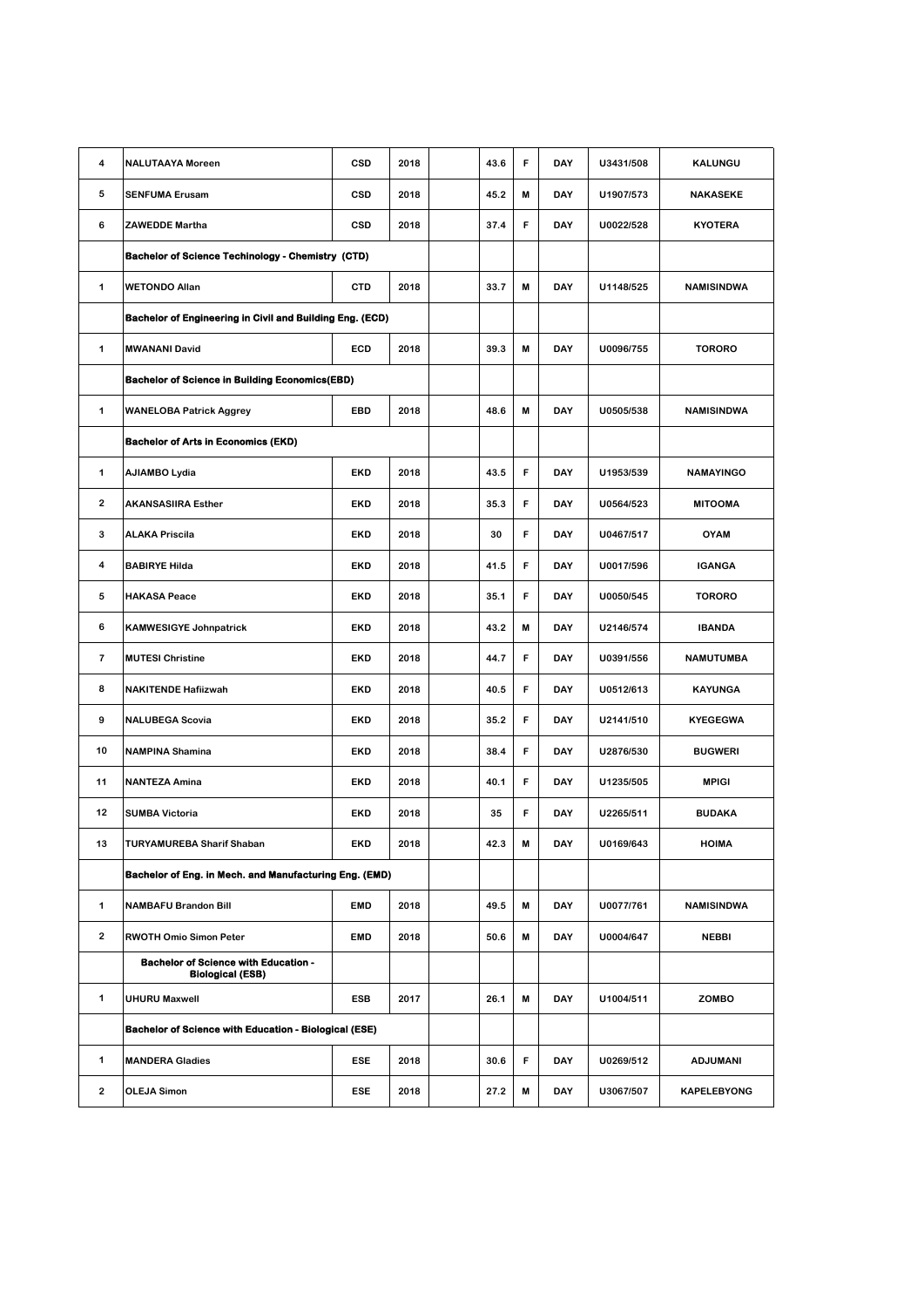|                         | <b>Bachelor of Science with Education - Biological (ESP)</b>     |            |      |  |      |   |     |           |                    |
|-------------------------|------------------------------------------------------------------|------------|------|--|------|---|-----|-----------|--------------------|
| $\mathbf 1$             | <b>NIWABAHO Rodgers</b>                                          | <b>ESP</b> | 2018 |  | 40.1 | M | DAY | U2144/512 | <b>KAMWENGE</b>    |
|                         | <b>Bachelor of Micro Finance -(MFD)</b>                          |            |      |  |      |   |     |           |                    |
| $\mathbf 1$             | <b>ATUHAIRE Sheillah</b>                                         | <b>MFD</b> | 2018 |  | 34.8 | F | DAY | U1867/508 | <b>RUBIRIZI</b>    |
| $\mathbf{2}$            | <b>ISMAIL Saidi</b>                                              | <b>MFD</b> | 2018 |  | 27   | M | DAY | U1123/508 | KOBOKO             |
| 3                       | <b>MALISH Isaac</b>                                              | <b>MFD</b> | 2018 |  | 21   | M | DAY | U1632/527 | <b>KOBOKO</b>      |
| 4                       | <b>NABWAMI Asiat</b>                                             | <b>MFD</b> | 2018 |  | 37.4 | F | DAY | U0037/551 | <b>KABAROLE</b>    |
| 5                       | <b>NALUMU Geogriner Judith</b>                                   | <b>MFD</b> | 2018 |  | 40.6 | F | DAY | U0964/505 | <b>MUKONO</b>      |
| 6                       | <b>NAMBUUSI Gidah</b>                                            | <b>MFD</b> | 2018 |  | 35.9 | F | DAY | U1674/519 | <b>SEMBABULE</b>   |
| $\overline{\mathbf{r}}$ | <b>OMARA Amose</b>                                               | <b>MFD</b> | 2016 |  | 35.5 | M | DAY | U1287/587 | <b>KITGUM</b>      |
| 8                       | <b>OTTO Vincent</b>                                              | <b>MFD</b> | 2018 |  | 24.9 | M | DAY | U0131/517 | <b>NWOYA</b>       |
| 9                       | <b>OWINO Emmanuel</b>                                            | <b>MFD</b> | 2018 |  | 32.1 | M | DAY | U3266/577 | LIRA               |
| 10                      | <b>TURATSINZE Rogers</b>                                         | <b>MFD</b> | 2018 |  | 33.7 | M | DAY | U1923/581 | <b>KIRYANDONGO</b> |
| 11                      | <b>YEKO Esther Ruth</b>                                          | <b>MFD</b> | 2018 |  | 24.5 | F | DAY | U0456/579 | <b>KWEEN</b>       |
|                         | <b>Bachelor of Food Processing Techinology -(FPD)</b>            |            |      |  |      |   |     |           |                    |
| 1                       | ERIAU Joseph Egonu                                               | <b>FPD</b> | 2018 |  | 35.2 | M | DAY | U1373/600 | <b>KAPELEBYONG</b> |
|                         | <b>Bachelor of Industrial Engineering and Management -IED)</b>   |            |      |  |      |   |     |           |                    |
| 1                       | <b>OURIEN Isaac</b><br><b>IED</b><br>2018                        |            |      |  | 39.3 | M | DAY | U0066/638 | <b>NGORA</b>       |
|                         | <b>Bachelor of Information Techinology and Computing -ITD)</b>   |            |      |  |      |   |     |           |                    |
| 1                       | <b>ADEMUN Angella</b>                                            | <b>ITD</b> | 2018 |  | 29.8 | F | DAY | U1065/502 | <b>KUMI</b>        |
|                         | <b>Bachelor of Management Science - Day (MSD)</b>                |            |      |  |      |   |     |           |                    |
| 1                       | <b>ATIDI Jackline</b>                                            | <b>MSD</b> | 2018 |  | 22.9 | F | DAY | U0871/523 | <b>APAC</b>        |
|                         | <b>Bachelor of Procurement and Logistics Management -(PLD)</b>   |            |      |  |      |   |     |           |                    |
| $\mathbf{1}$            | <b>AUMA Rebecca</b>                                              | <b>PLD</b> | 2018 |  | 22.3 | F | DAY | U0195/528 | KOLE               |
| $\overline{\mathbf{2}}$ | KUWAIT Sharifah Ariba                                            | <b>PLD</b> | 2018 |  | 38.4 | F | DAY | U2877/552 | <b>BUIKWE</b>      |
| 3                       | <b>MUNGUCHI Umulheiri Meteh</b>                                  | <b>PLD</b> | 2018 |  | 33.9 | F | DAY | U1073/510 | <b>MASINDI</b>     |
| 4                       | <b>NAFULA Marion Ritah</b>                                       | PLD        | 2018 |  | 22   | F | DAY | U1953/513 | <b>NAMAYINGO</b>   |
| 5                       | NDIKWANI Lillian                                                 | <b>PLD</b> | 2018 |  | 38.8 | F | DAY | U0017/666 | <b>IGANGA</b>      |
| 6                       | <b>WAWUYO Fred</b>                                               | <b>PLD</b> | 2018 |  | 24.8 | M | DAY | U1446/504 | <b>BUDUDA</b>      |
|                         | <b>Bachelor of Surveying and Land Information Systems -(SLD)</b> |            |      |  |      |   |     |           |                    |
| $\mathbf{1}$            | KITUYI Breagan                                                   | <b>SLD</b> | 2018 |  | 49.3 | M | DAY | U2474/765 | <b>NAMISINDWA</b>  |